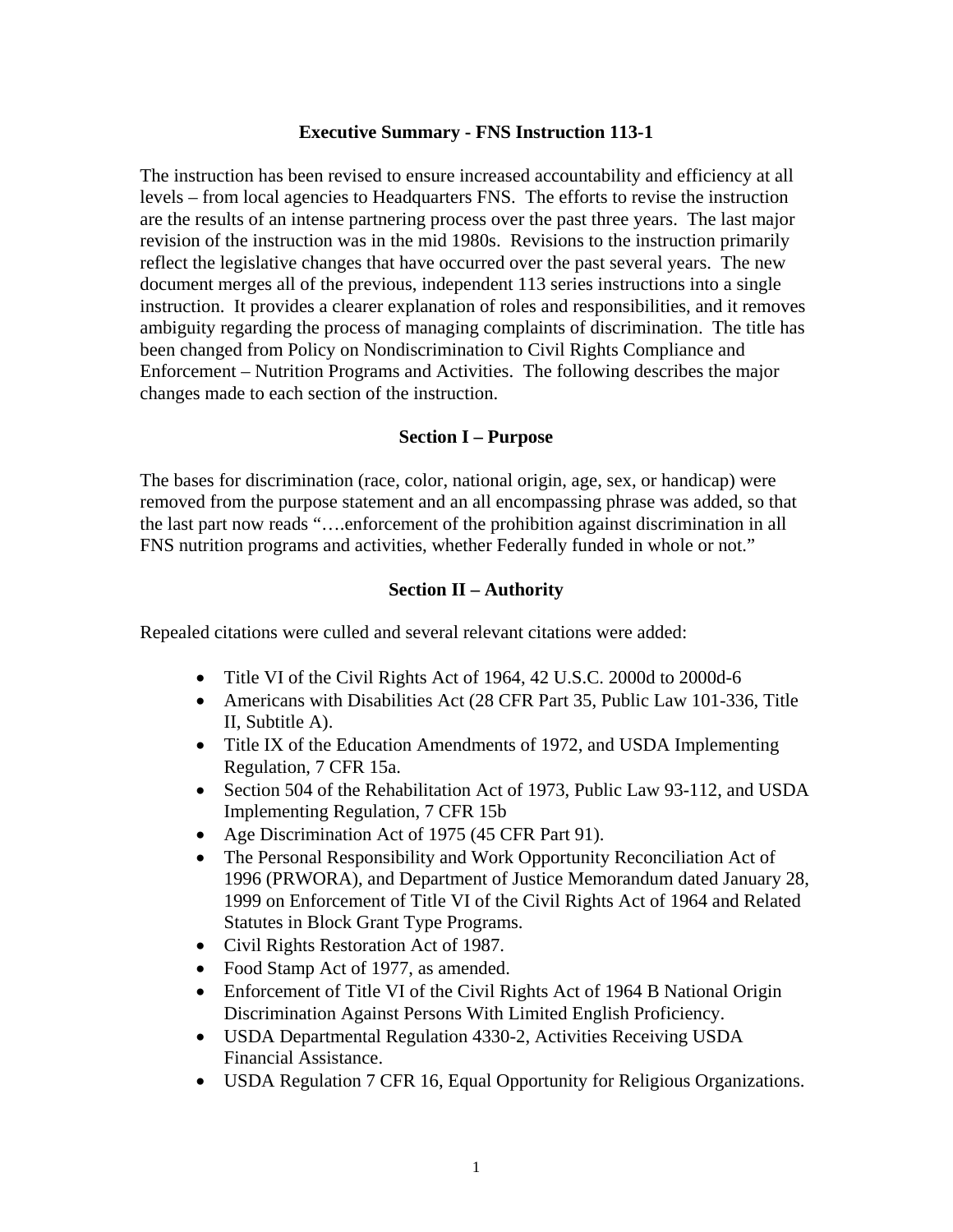Program Appendices include additional authorities.

## **Section III - Policy**

Several terms have changed in order to reflect current legislation, and several categories of protected classes have been added to certain programs. Now the policy reads:

The U.S. Department of Agriculture prohibits discrimination in all its programs and activities on the basis of race, color, national origin, age, disability, and where applicable, sex, marital status, familial status, parental status, religion, sexual orientation, genetic information, political beliefs, reprisal, or because all or part of an individual's income is derived from any public assistance program. **(Not all prohibited bases apply to all programs.) Persons with disabilities who require alternative means for communication of program information (Braille, large print, audiotape, etc.) should contact USDA's TARGET Center at (202) 720-2600 (voice and TTY).** 

The instruction provides additional clarification by explicitly stating the 8 protected bases for the Food Stamp Program and the Food Distribution Program on Indian Reservations and the 6 protected bases for all other FNS nutrition assistance programs.

## **Section IV - Applicability**

This section was not changed. All programs and activities administered by FNS in which Federal financial assistance or other services are provided to the public by a State agency, local agency or other subrecipients are covered by this FNS instruction.

### **Section V - Definitions**

Several new terms have been added to this revised instruction as result of new legislation and new OMB reporting requirements. Other new terms are the result of changes in how we operate. The addition of alternative dispute resolution (ADR) is an example. All of the definitions used in the instruction have been reworded where necessary to provide a clearer understanding of their meaning and application.

New definitions include: Alternative Dispute Resolution, Beneficiaries, Corrective Action Plan, Disability, Federal Financial Assistance with Commodities added later as a category, Local Agency or other subrecipient, Memorandum of Understanding, Participants, Program Compliance Review, Prohibited Bases, Project Area Special Compliance Retail Food Store (Retailer), Review, Standard Operating Procedures, State Agency, Subrecipient, Underserved Group or Community.

### **Section VI - Responsibilities**

To help ensure accountability and compliance with this instruction we have clarified responsibilities and addressed delegations of authority where applicable.

• USDA's Office of Civil Rights is assigned staff responsibility for the development,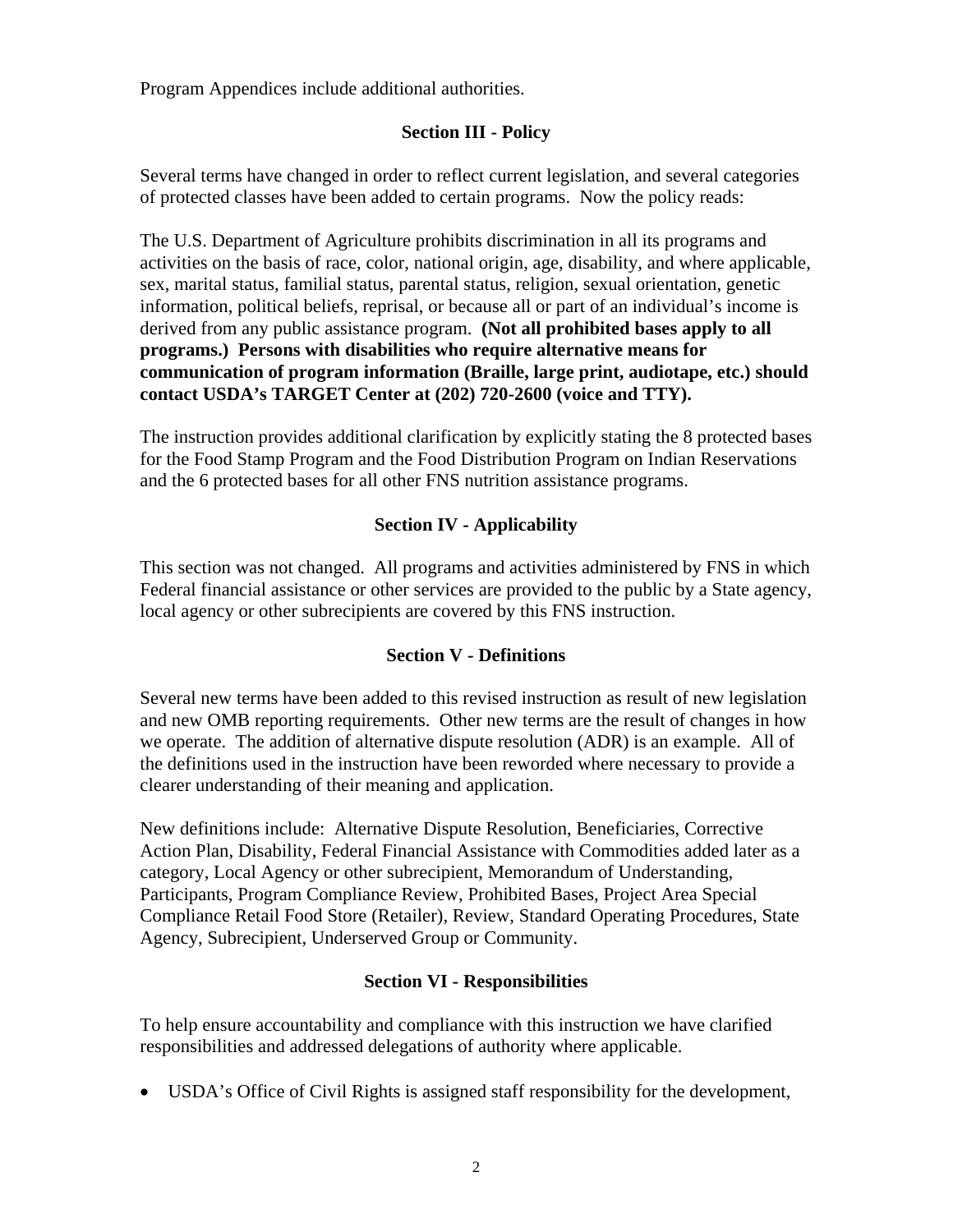implementation, coordination and *enforcement* of all aspects of the Department's civil rights program.

- The FNS Administrator is assigned line responsibility for implementing a comprehensive civil rights program that ensures nondiscrimination compliance in all FNS programs and activities.
- Regional Administrators provide direction, leadership and resources to ensure proper implementation of the regional civil rights compliance program.
- Regional Civil Rights Directors in collaboration with appropriate regional program and administrative staff will provide technical and operational assistance, direction and leadership in implementing the civil rights policies of FNS programs, as well as, processing, managing and facilitating resolution of civil rights complaints in accordance with guidance from FNS headquarters Civil Rights Division.

## **Section VII - Limited English Proficiency**

All of the provisions in this section are relatively new. State agencies are directed to consider a number of different factors in determining meaningful access for persons of limited English proficiency. Among the primary factors to be considered are the:

- number or proportion of LEP persons in the fully eligible service population,
- frequency with which LEP individuals come in contact with the program,
- importance of the service provided by the program, and
- resources available to the recipient.

# **Former Part One – Interagency Coordination and Responsibilities**

This has been deleted as a section; however, the contents have been incorporated throughout the revised instruction.

# **Section VIII – Equal Opportunity for Religious Organizations**

This section is a recent addition due to the promulgation of USDA Regulation 7 CFR 16, Equal Opportunity for Religious Organizations to ensure the elimination of unwarranted barriers to the participation of faith-based organizations in USDA programs.

### **Section IX - Public Notification**

This section makes it clear that all FNS assistance programs must include a public notification system. Program availability was added as a primary function of the State public notification system, and a provision for web-based information was created. The purpose of a State public notification system is to inform potential eligibles, applicants and participants of:

- program availability,
- program rights and responsibilities,
- nondiscrimination policy, and
- procedures for filing a complaint.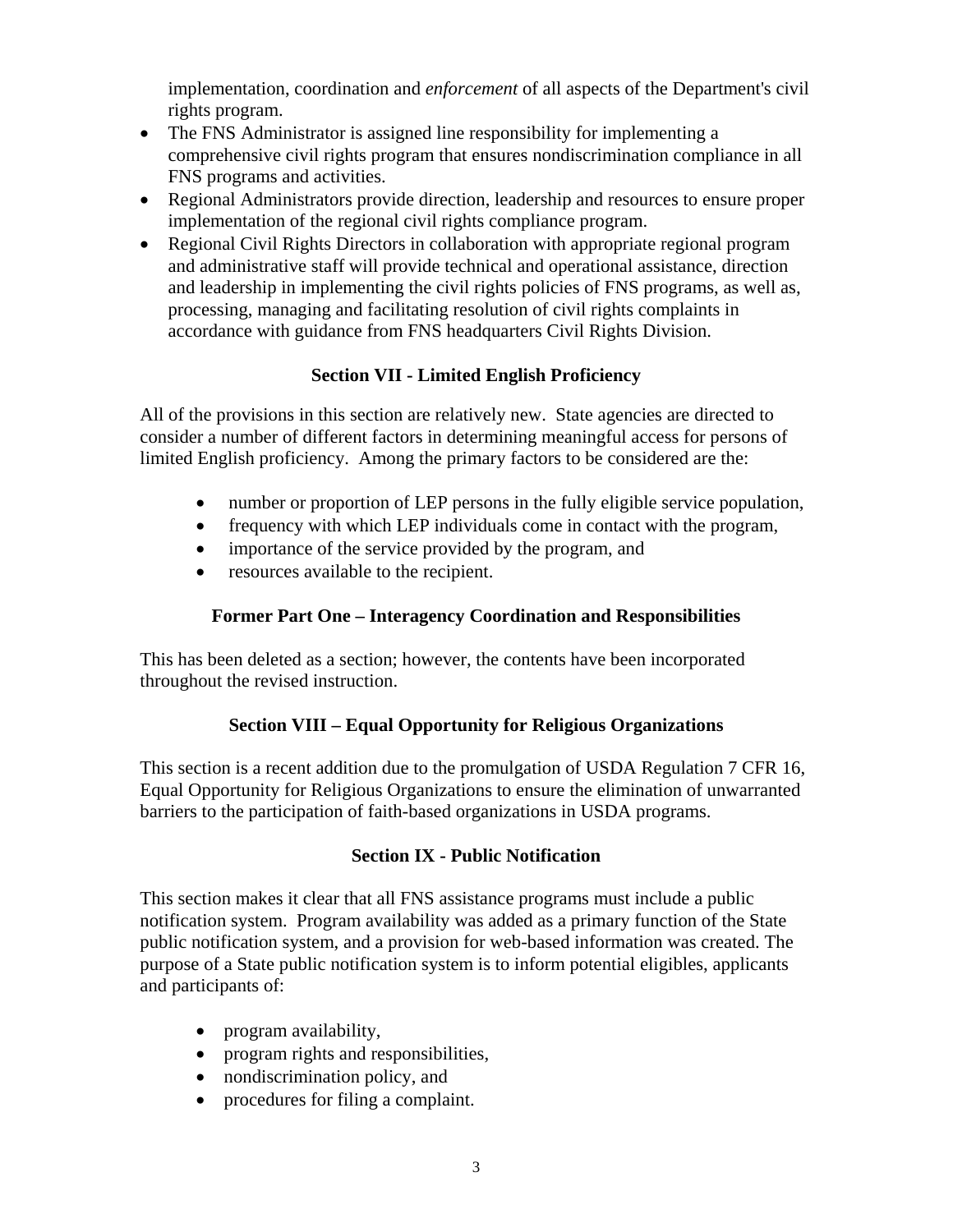#### **Section X - Assurances**

No changes. Compliance with all nondiscrimination laws, regulations, instructions and guidelines is required and, where applicable, the assurance can be incorporated into the Federal/State/local/subrecipient agency agreement.

As in the past, FNS Regional Offices are responsible for reviewing, approving and monitoring FNS/State agency agreements. State agencies are responsible for monitoring compliance with the agreements that cover their respective programs. State agencies are also responsible for reviewing, approving and monitoring local agency and other subrecipient agreements.

## **Section XI - Civil Rights Training**

Two new areas of training have been added, and responsibilities for performing training have been clarified. This training may be carried out as part of ongoing technical assistance.

The Regional Offices and State agencies will be responsible for training the State agency staffs to include civil rights compliance in all aspects of program operations.

State agencies are responsible for training local agencies. Local agencies are responsible for training their subrecipients. Individuals identified as front line staff must be trained annually.

Specific subject areas include, but are not limited to:

- Collecting and using data,
- Effective public notification systems,
- Complaint procedures,
- Compliance review techniques,
- Resolution of noncompliance,
- Requirements for reasonable accommodation of persons with disabilities,
- Conflict Resolution, and
- Customer Service

### **Section XII - Data Collection and Reporting**

Recent OMB reporting requirements directed the changes made to this section. In addition, State and local agencies were given more specific responsibilities to perform trend analysis on potential eligible populations, applicants and participants identified by racial, ethnic and linguistic category in their program service area. The procedures to collect, evaluate, report and analyze this data are program-specific, and are set forth in the specific program administrative regulations, policies, instructions and guidelines.

### **Section XIII - Compliance Reviews**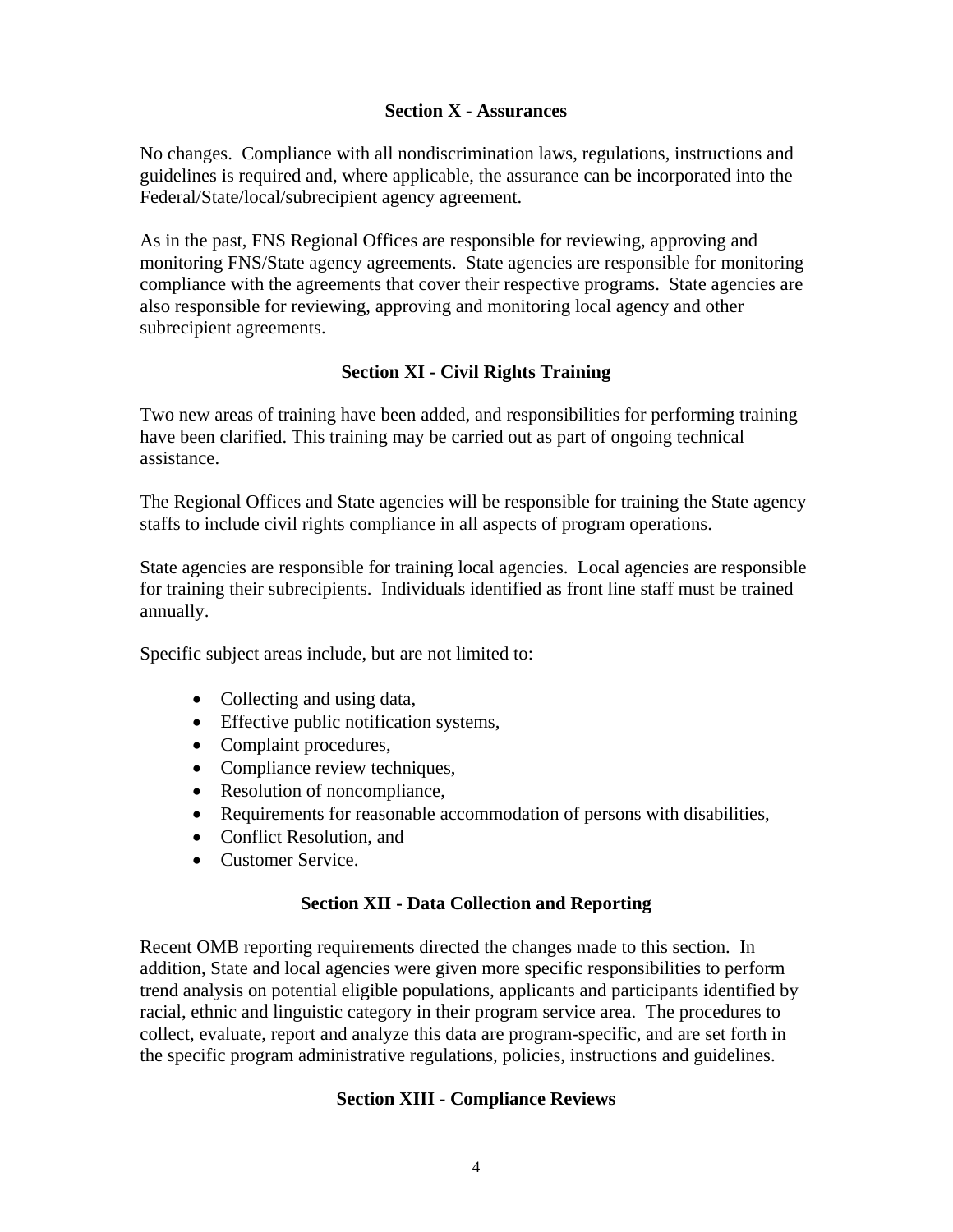This section has been significantly revised based on statutory requirements, and has been rewritten to provide clearer instructions. While major headings are the same, the content has been augmented; notably, paragraphs on review content now include examples of data and information to be collected and questions to be asked to aid in making a review determination.

A paragraph on Corrective Action has been added.

Reports of alleged noncompliance made by the media, grassroots organizations or advocacy groups has been added to the list of situations for which a Special Compliance Review should be conducted.

### **Section XIV - Resolution of Noncompliance**

Examples of prohibited discrimination were consolidated and a new one was added – *Selecting members for planning and advisory bodies in such a way as to exclude persons from membership on the basis of race, color,* …..

Negotiating with local agencies or subrecipients to achieve compliance was added to the responsibilities of the State agency.

The actions to be taken by each level of government in the process of resolving noncompliance have been further clarified to reflect USDA civil rights requirements and accountability criteria.

# **Former Part Six – Compliance Work Plan**

This part was deleted.

### **Section XV - Complaints of Discrimination**

Primary changes to this section reflect the requirements of the FNS Memorandum of Understanding with USDA OCR on complaint processing and resolution that directs FNS actions. Some specific changes to this section are:

- The complainant must be advised of confidentiality and Privacy Act applications. The complainant and the entity that the complaint is filed against will be encouraged to resolve the issue at the lowest possible level and as expeditiously as possible and in accordance with ADR guidelines.
- The use of a standardized complaint form is encouraged, and collaboration and coordination are encouraged during the revision or development of new forms or complaint related documents.
- A consent release provision and form were added.

# **Section XVI – Guidelines for Processing Civil Rights Complaints**